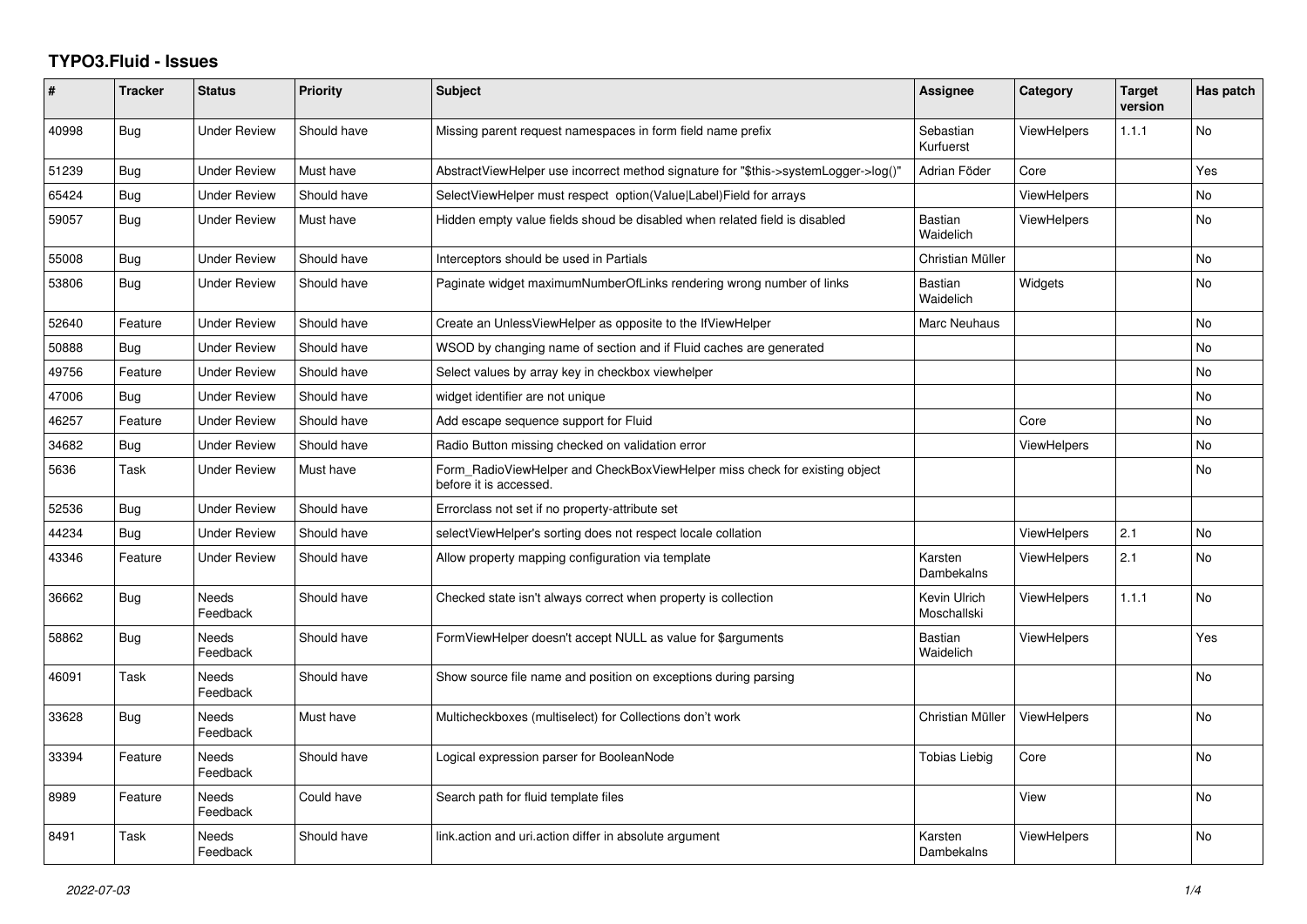| $\pmb{\#}$ | <b>Tracker</b> | <b>Status</b>            | <b>Priority</b> | <b>Subject</b>                                                                       | <b>Assignee</b>        | Category    | <b>Target</b><br>version | Has patch |
|------------|----------------|--------------------------|-----------------|--------------------------------------------------------------------------------------|------------------------|-------------|--------------------------|-----------|
| 3291       | Feature        | <b>Needs</b><br>Feedback | Should have     | Cacheable viewhelpers                                                                |                        |             |                          | No        |
| 45345      | Feature        | Needs<br>Feedback        | Should have     | Easy to use comments for fluid that won't show in output                             |                        |             |                          |           |
| 46289      | <b>Bug</b>     | Needs<br>Feedback        | Should have     | Enable Escaping Interceptor in XML request format                                    |                        | View        | 2.0.1                    | No        |
| 28551      | <b>Bug</b>     | Accepted                 | Should have     | (v4) backport VHTest                                                                 | Sebastian<br>Kurfuerst |             |                          | No        |
| 5933       | Feature        | Accepted                 | Should have     | Optional section rendering                                                           | Sebastian<br>Kurfuerst | ViewHelpers |                          | No        |
| 9005       | Feature        | Accepted                 | Could have      | Fluid Template Analyzer (FTA)                                                        | Sebastian<br>Kurfuerst |             |                          |           |
| 52419      | Bug            | New                      | Should have     | Wrong PHPDocs notation for default value inline f:translate viewhelper               |                        |             | 2.0                      | No.       |
| 60856      | Bug            | New                      | Must have       | Target attribute not supported by the form viewhelper                                |                        | ViewHelpers |                          | Yes       |
| 36559      | Feature        | New                      | Could have      | New widget progress bar                                                              |                        |             |                          | Yes       |
| 32035      | Task           | New                      | Should have     | Improve fluid error messages                                                         |                        | Core        |                          | Yes       |
| 30937      | Bug            | <b>New</b>               | Should have     | CropViewHelper stringToTruncate can't be supplied so it can't be easily extended     |                        | ViewHelpers |                          | Yes       |
| 7608       | Feature        | New                      | Could have      | Configurable shorthand/object accessor delimiters                                    |                        | Core        |                          | Yes       |
| 60271      | Feature        | New                      | Should have     | Paginate viewhelper, should also support arrays                                      |                        |             |                          | No        |
| 60181      | Feature        | New                      | Could have      | Caching mechanism for Fluid Views/Templates                                          |                        | View        |                          | No        |
| 60003      | Feature        | New                      | Should have     | Add required-Attribute to f:form.password                                            |                        | ViewHelpers |                          | No        |
| 58983      | Bug            | New                      | Should have     | format.date does not respect linebreaks and throws exception                         |                        |             |                          | No        |
| 58921      | Bug            | New                      | Should have     | f:form.* VHs crash if NOT inside f:form but followed by f:form                       |                        |             |                          | No        |
| 57885      | Bug            | New                      | Must have       | Inputs are cleared from a second form if the first form produced a vallidation error |                        |             |                          | No        |
| 56237      | Task           | New                      | Should have     | in-line (Condition) ViewHelpers should not evaluate on parsing                       |                        |             |                          | No        |
| 54284      | Bug            | New                      | Should have     | Default Option for Switch/Case VH                                                    |                        | ViewHelpers |                          | No        |
| 54195      | Task           | New                      | Should have     | Rename and move FormViewHelper's errorClass value, currently 'f3-form-error'         | Adrian Föder           | ViewHelpers |                          | No        |
| 52591      | <b>Bug</b>     | New                      | Should have     | The Pagination Widget broken for joined objects                                      |                        |             |                          | No        |
| 51277      | Feature        | New                      | Should have     | ViewHelper context should be aware of actual file occurrence                         |                        |             |                          | No        |
| 51100      | Feature        | New                      | Must have       | Links with absolute URI should have the option of URI Scheme                         |                        | ViewHelpers |                          | No        |
| 49600      | Bug            | New                      | Should have     | f:form tag shown as a HTML on frontend                                               |                        | ViewHelpers |                          | No        |
| 49038      | Bug            | New                      | Must have       | form.select does not select the first item if prependOptionValue is used             |                        |             |                          | No        |
| 47669      | Task           | New                      | Should have     | FormViewHelper does not define the default request method                            |                        |             |                          | No        |
| 46545      | Feature        | New                      | Should have     | Better support for arrays in options of SelectViewHelper                             |                        |             |                          | No        |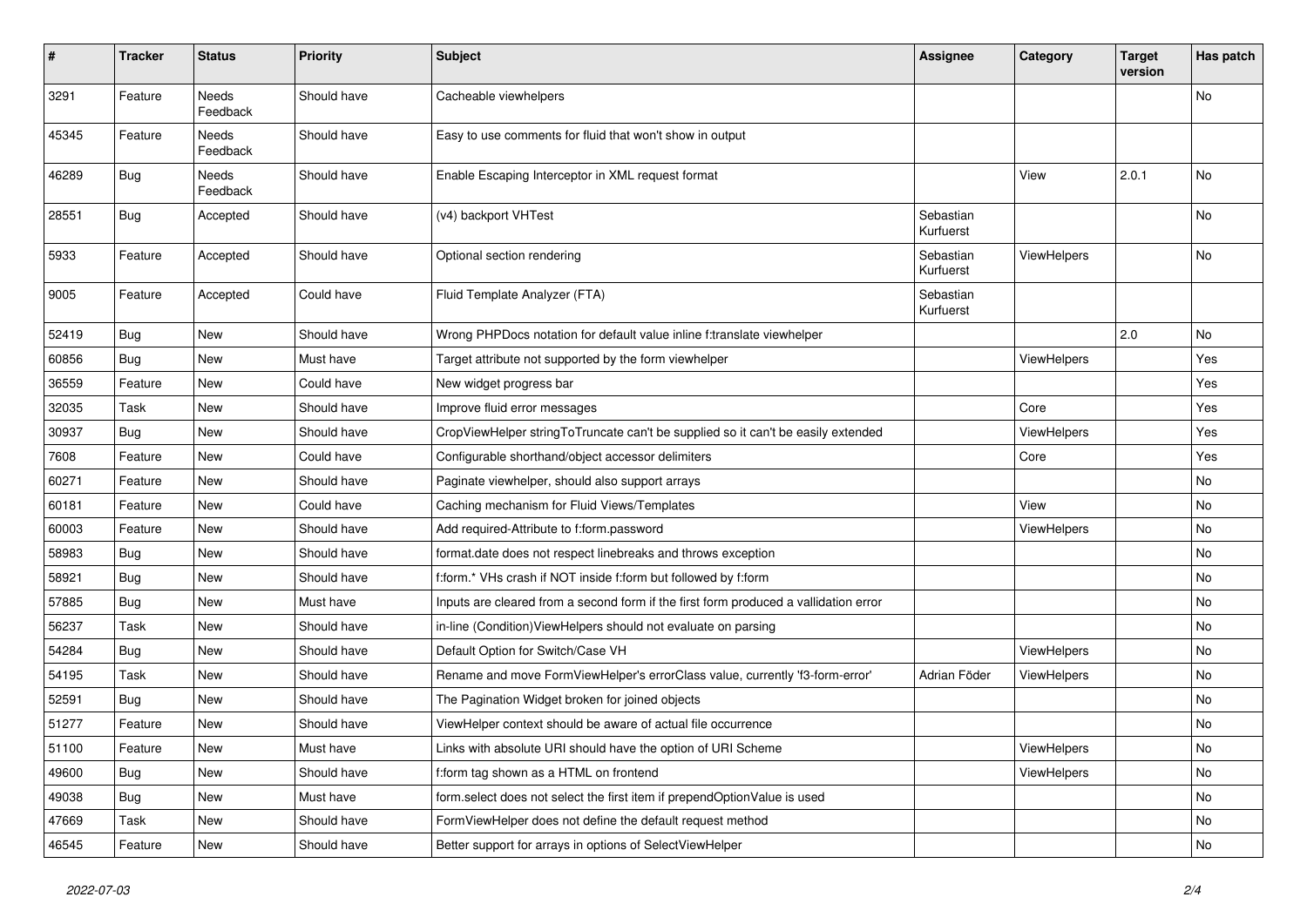| $\vert$ # | <b>Tracker</b> | <b>Status</b> | <b>Priority</b>      | <b>Subject</b>                                                                                              | <b>Assignee</b>              | Category           | <b>Target</b><br>version | Has patch |
|-----------|----------------|---------------|----------------------|-------------------------------------------------------------------------------------------------------------|------------------------------|--------------------|--------------------------|-----------|
| 45394     | Task           | New           | Should have          | Forwardport Unit test for standalone view                                                                   |                              | View               |                          | <b>No</b> |
| 45153     | Feature        | New           | Should have          | be.menus.actionMenuItem - Detection of the current select option is insufficient                            |                              |                    |                          | <b>No</b> |
| 43072     | Task           | New           | Should have          | Remove TOKENS for adding templates fallback in Backporter                                                   |                              | View               |                          | No        |
| 43071     | Task           | New           | Should have          | Remove TOKENS for adding fallback teplates in B                                                             |                              |                    |                          | <b>No</b> |
| 42743     | Task           | New           | Should have          | Remove inline style for hidden form fields                                                                  |                              |                    |                          | <b>No</b> |
| 42397     | Feature        | New           | Should have          | Missing viewhelper for general links                                                                        |                              |                    |                          | <b>No</b> |
| 40081     | Feature        | New           | Should have          | Allow assigned variables as keys in arrays                                                                  |                              |                    |                          | <b>No</b> |
| 40064     | Bug            | New           | Must have            | Multiselect is not getting persisted                                                                        |                              | <b>ViewHelpers</b> |                          | No        |
| 39990     | Bug            | New           | Should have          | Same form twice in one template: hidden fields for empty values are only rendered<br>once                   |                              | Core               |                          | No        |
| 39936     | Feature        | New           | Should have          | registerTagAttribute should handle default values                                                           |                              | <b>ViewHelpers</b> |                          | <b>No</b> |
| 38369     | Bug            | New           | Must have            | Resource ViewHelpers should not fall back to request package                                                |                              | View               |                          | <b>No</b> |
| 38130     | Feature        | New           | Should have          | Checkboxes and multiple select fields should have an assignable default value                               |                              |                    |                          | <b>No</b> |
| 37619     | <b>Bug</b>     | New           | Should have          | Fatal Error when using variable in name attribute of Section ViewHelper                                     |                              | <b>ViewHelpers</b> |                          | <b>No</b> |
| 37095     | Feature        | New           | Should have          | It should be possible to set a different template on a Fluid TemplateView inside an<br>action               | Christopher<br><b>Hlubek</b> |                    |                          | No        |
| 36655     | Bug            | New           | Should have          | <b>Pagination Links</b>                                                                                     |                              | Widgets            |                          | <b>No</b> |
| 36410     | Feature        | New           | Should have          | Allow templates to send arguments back to layout                                                            |                              | ViewHelpers        |                          | <b>No</b> |
| 34309     | Task           | New           | Could have           | Unknown ViewHelpers cause exception - should be handled more graceful                                       |                              | ViewHelpers        |                          | No        |
| 33551     | <b>Bug</b>     | New           | Must have            | View helper values break out of a partial scope                                                             | Sebastian<br>Kurfuerst       | Core               |                          | <b>No</b> |
| 33215     | Feature        | New           | Should have          | RFC: Dynamic values in ObjectAccess paths                                                                   |                              |                    |                          | <b>No</b> |
| 31955     | Feature        | New           | Should have          | f:uri.widget                                                                                                |                              | Widgets            |                          | <b>No</b> |
| 30555     | Feature        | New           | Could have           | Make TagBuilder more extensible                                                                             |                              | Core               |                          | <b>No</b> |
| 28554     | <b>Bug</b>     | New           | Should have          | (v4) implement feature flag to disable caching                                                              |                              |                    |                          | No        |
| 28553     | Bug            | New           | Should have          | improve XHProf test setup                                                                                   |                              |                    |                          | <b>No</b> |
| 28552     | Bug            | New           | Should have          | (v5) write ViewHelper test for compiled run; adjust functional test to do two passes<br>(uncached & cached) |                              |                    |                          | <b>No</b> |
| 28550     | Bug            | New           | Should have          | (v4) make widgets cacheable, i.e. not implement childnodeaccess interface                                   |                              |                    |                          | <b>No</b> |
| 28549     | Bug            | New           | Should have          | make widgets cacheable, i.e. not implement childnodeaccess interface                                        |                              |                    |                          | <b>No</b> |
| 27607     | <b>Bug</b>     | <b>New</b>    | Must have            | Make Fluid comparisons work when first element is STRING, second is NULL.                                   |                              | Core               |                          | No        |
| 26664     | Task           | New           | Won't have this time | Clean up Form ViewHelpers                                                                                   |                              | ViewHelpers        |                          | <b>No</b> |
| 26658     | Task           | New           | Won't have this time | Make Form ViewHelpers consistent                                                                            |                              | ViewHelpers        |                          | No        |